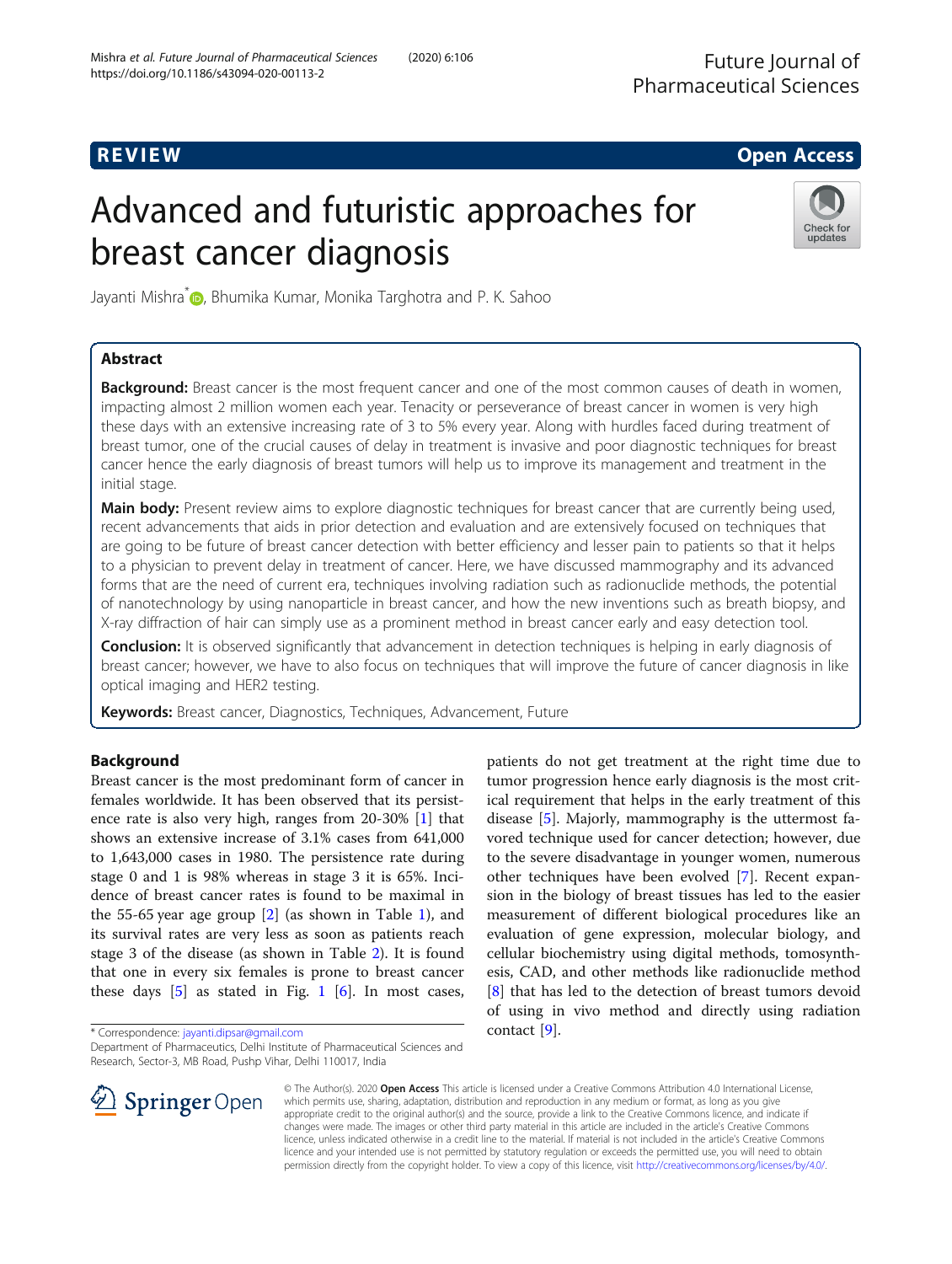| Breast cancer cases (%) |  |
|-------------------------|--|
| $\mathcal{P}$           |  |
| 10                      |  |
| 22.5                    |  |
| 24.5                    |  |
| 20                      |  |
| 15.5                    |  |
| 5.5                     |  |
|                         |  |

<span id="page-1-0"></span>Table 1 Incidences of breast cancer with increasing age [\[3](#page-6-0)]

#### Mammography and its advancements

Currently, it is the most accepted method used for tumor detection in the breast using a low dose of Xrays. It is mainly recommended as a routine examination for women above 40 years of age  $[10]$  $[10]$  $[10]$ . Based on the display of images, it is of two types: film mammography that gives an image on films, and digital mammography that gives images on the computer system  $[11]$  $[11]$ . Film mammography has been used for so long but film processing is slow and we cannot change image contrast later that presently limits its uses [\[12](#page-6-0)]. Different advanced approaches (as shown in Fig. [2](#page-2-0)) such as digital mammography, contrast-enhanced mammography, tomosynthesis, and CAD are developed and used recently which are described below.

#### Digital mammography

Digital mammography gives an improved quality of images in a shorter duration of time as compared to film mammography  $[14]$ . In this, all the steps, such as accession, processing, and display of images separated individually. It gives a broader range of resolution and densities in dense breasts with minimal noise during image accession [[15\]](#page-6-0). It does not require additional images or exposure of patients to unnecessary radiation and uncomfortable tests for the processing of breast images [\[16](#page-6-0)]. DM has given a platform to the CAD software that is used to produce data in digital formats with improved sensitivity in the dense breasts in pre- or postmenopausal females or females under the age of 50 years [[17\]](#page-6-0). Management and manipulation of images are

Table 2 Breast cancer survival rates at different stages [\[4](#page-6-0)]

|               | <u>_</u>                     |  |
|---------------|------------------------------|--|
| Stage         | Breast cancer survival rates |  |
| $\Omega$      | 100%                         |  |
|               | 100%                         |  |
| $\mathcal{P}$ | 93%                          |  |
| 3             | 2%                           |  |
| 4             | 22%                          |  |

controlled electronically with better efficiency and reliability. Dense breast tissues which appear white in film mammograms; DM provides better contrast image with clear differences from other tissues [[18\]](#page-6-0). Image fusion and image transmission from one physician to another are fast and easy. Spurgeon et al. have shown the efficacy of digital mammography is more in tumor or lesions diagnosis [\[19](#page-6-0)]. This suggests that DM is continuously putting back to conventional mammography techniques in soft copy evaluations, diagnostic, and screening settings in breast cancer detection [\[20](#page-6-0)].

#### Contrast-enhanced digital mammography

Contrast enhancement digital mammography is an advancement of digital mammography that includes two techniques, temporal subtractions technique, and bifoldenergy techniques [\[21\]](#page-6-0). The temporal subtraction technique provides images before and after the exposure of iodine-based contrast agents. Dual-energy techniques provide twain of images with variable energies after exposure of contrast agents [[22](#page-6-0)]. Recently available methods in contrast-enhanced mammography are confined to the diagnosis of one breast at a time whereas MRI (magnetic resonance imaging) of breast detects the presence of tumors in both breasts at a time and helps in the diagnosis of contralateral tumors [[23\]](#page-6-0). Hence, a combination of contrast agent's exposure using magnetic resonance imaging and ultrasound provides the advantage of breast imaging with greater sensitivity and precision [[24\]](#page-6-0).

#### Tomosynthesis

To overcome the problem of digital mammography that sometimes gives superimposable tumor structures or may abstruse lesions in the breast with dense tissues during diagnosis, tomosynthesis has come as a useful advancement for breast cancer evaluation [[25\]](#page-6-0) with more sensitivity and specificity than conventional mammography technique. This term tomosynthesis was first termed by Grant et al. [\[26](#page-6-0)]. Tomosynthesis involves the use of tungsten or rhodium anodes and filters with panel detectors along with different multi-slit scanning systems [[27](#page-6-0)]. This is based on the parallax method that shows the structure's closer to the detector will move for shorter distances between images than structures that are far away from the detector [[28\]](#page-6-0). Tomosynthesis also provides better differentiation between benign and malignant tumors. It removes noise and separates planes of images through the breast for quality images but due to this, tomosynthesis also detect calcified tissues as similar to tumor tissues with clarity up to 92% that is one of the reasons of its limited use [[29\]](#page-6-0).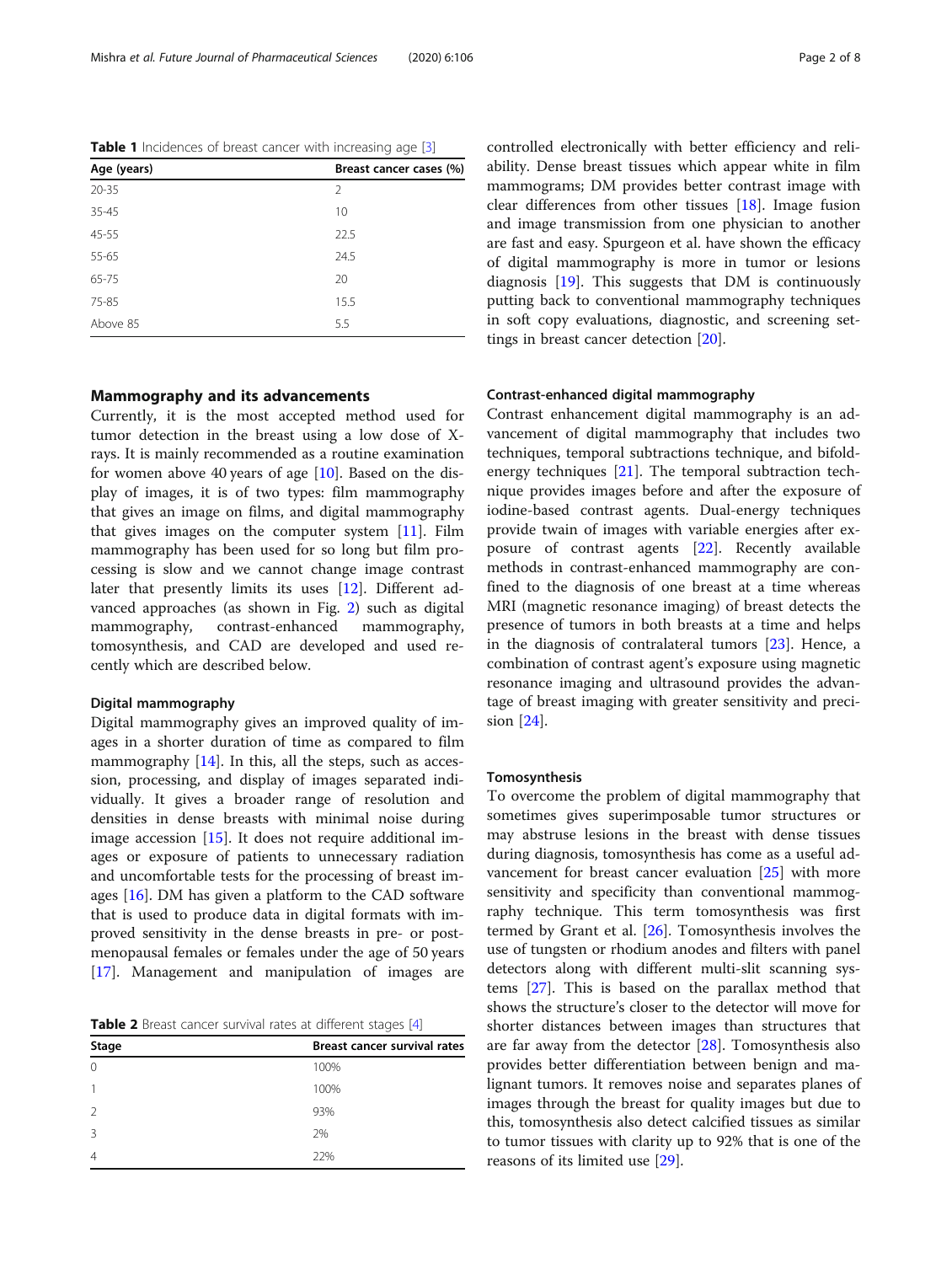<span id="page-2-0"></span>

#### CAD mammography

Computer-aided detection (CAD) applies computer technology with mammography or MRI techniques to detect structural changes masses etc. that helps in early diagnosis of breast cancer [\[30\]](#page-6-0). It provides a bridge between conventional techniques and artificial technology. It applies successfully to both film and digital mammography. CAD helps in the easy detection of micro calcified tissues than masses of tumors [\[31\]](#page-6-0). It is still under improvement and its major drawback is its overemphasized sensitivity to changes in breast tissues that result in unnecessary biopsies [[32\]](#page-6-0). However, significant benefits have been obtained from this in the past several years so it may be considered as a significantly useful technique in the future [\[33](#page-6-0)].

# Recent advanced techniques for early diagnosis of breast cancer

#### 2D FDTD analysis

2D FDTD stands for 2 dimensional finite difference time domain technique that uses electromagnetic rays for computational analysis of tumors [[34\]](#page-6-0). It includes analysis of the physical properties of breast tissues such as the interaction of biomolecules of breast tissues based on dielectric constant comparable to tissue water content with microwave radiations and location of tumors beneath the skin. It has shown experimentally that the dielectric constant and conductance of malignant cells is greater than normal cells which are measurable by microwaves technology [[34](#page-6-0)]. 2D FDTD aims to increase tumor detection in breast and eradication of tissue heterogeneity by using pulsed confocal method ad time gating. 2D FDTD is effective to detect tumors with 2 mm or smaller in width in the presence of heterogeneity of normal breast tissues [[35\]](#page-6-0). 2D FDTD aims to increase tumor detection in breast and eradication of tissue heterogeneity by using pulsed confocal method ad time gating [\[36](#page-6-0)]. It is comparably safer and comfortable than conventional mammography as it requires examination of only one side of the breast and no exposure to ionizing radiations that have been facilitating its use for screening and monitoring of individual persons with breast cancer.

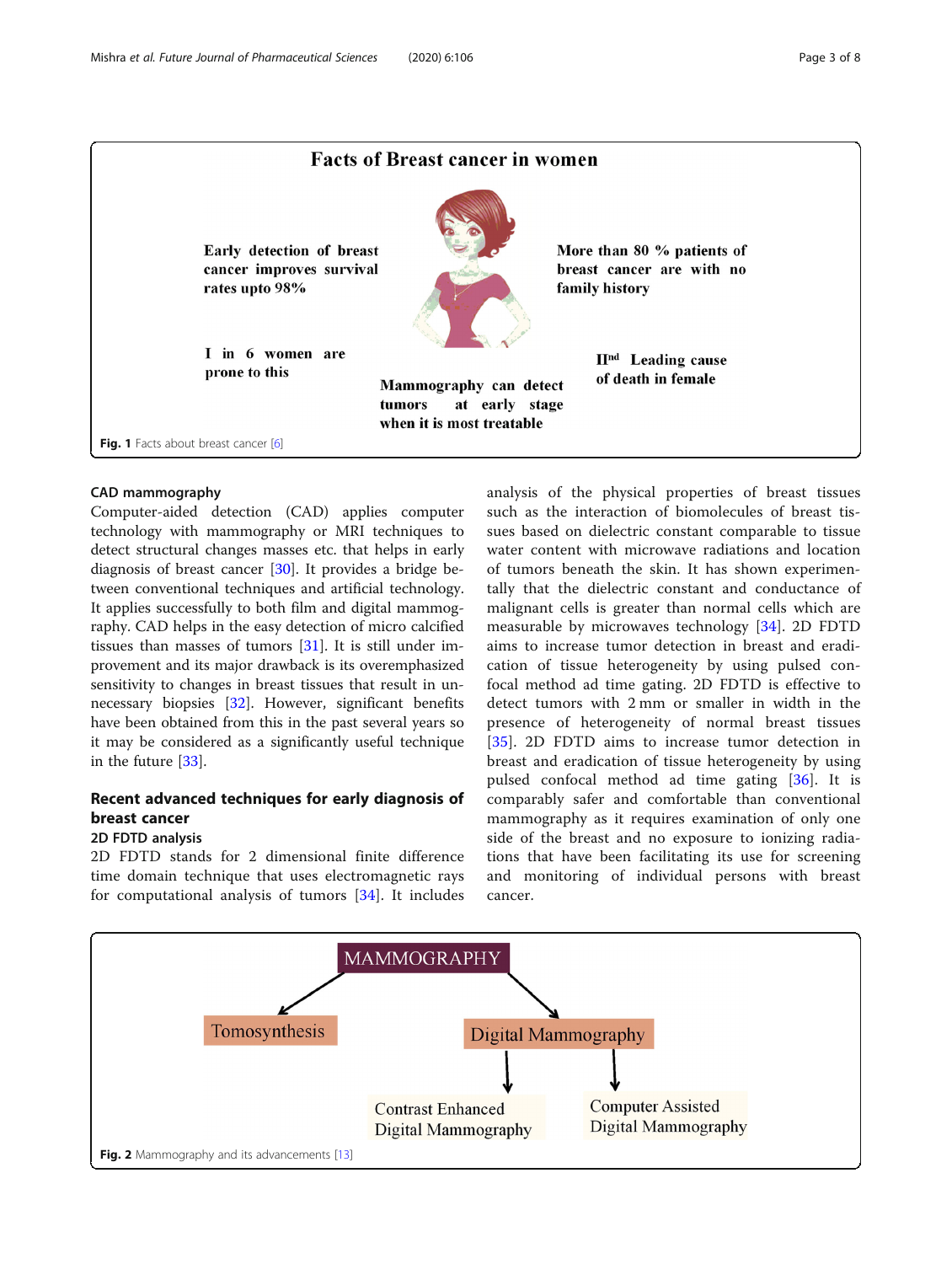## Radionuclide methods

Radionuclide methods provide greater specificity and contrast between tumor and normal breast cancer tissue [[37\]](#page-6-0). It also helps in the assessment of the stage of cancer and improvement in therapy responses. Methods using these techniques include positron emission tomography (PET), scintimammography, positron emission mammography (PEM), and breast specific gamma imaging (BSGI) [[38](#page-6-0)]. Scintimammography was used earlier using MIBI radiopharmaceutical agents which is cationic in nature, along with gamma cameras [\[39\]](#page-6-0). Lieberman et al. used scintimammography for breast cancer detection and found sensitivity up to 85% and specificity about 87% [\[40](#page-6-0)]. It has poor detection sensitivity to breast lesions less than 1 cm in size and those are non-palpable in nature.

Positron emission tomography used for imaging anatomy and understanding molecular biology differences between normal and tumor tissues [[41](#page-6-0)] uses mainly FDG, i.e.,  $6F$ -fluoro-2-deoxy-D-glucose and  $^{18}F$ -fluoride as tracers in breast imaging [\[42\]](#page-6-0). Accumulation of FDG reduces with a decrease in tumor viability in the area concerned. PET has better spatial resolution and greater accuracy for image quantification. The use of PET is still limited in use because of low sensitivity for smaller and non-palpable lesions and poor ability in primary cancer detection [\[43](#page-6-0)]. Breast staging gamma imaging (BSGI) consists of gamma cameras for breast cancer imaging. It is also used for the detection of dense breasts and lesions of 1 cm or less. It has limited use in clinical practice because of high dose exposure of radionuclide to patients hence only used I clinical trial investigation of breast cancer [[44\]](#page-6-0). Positron emission mammography or PEM uses a lower dose of radionuclide and having a high spatial resolution as compared to PET. PEM helps to detect lesions in the breast even less than 2 mm in size. Along with MRI, it provides more specificity to the tumor and avoids unnecessary biopsy for cancer diagnosis [[45\]](#page-6-0). Currently, different variants of PEM system containing different types of detectors are used like for compressed breast diagnosis: stationary flat detectorbased PEM scanners and for uncompressed breast diagnosis: rotating detector-based PEM scanners or stationary full or partial detector ring-based PEM scanner is used [[46\]](#page-6-0). Hence, new advanced systems improve the use of radionuclide imaging in breast cancer diagnosis.

#### Nanoparticles

These days, biocompatible and active nanoparticles are used as contrast agents to increase specificity in breast cancer imaging [[47\]](#page-6-0). It avoids unnecessary biopsies and provides radioactive signals with increased sensitivity [[48\]](#page-6-0). Nanoparticles are considered beneficial diagnostic agents due to increased blood retention time, large surface area, or different ligands interaction that may use in the diagnosis of breast cancer. Nanoparticles with iron oxides produce strong MRI contrast of breast tissues having variable surface characteristics [[49\]](#page-6-0). Nanoparticles using Bismuth metal are used as contrast agents in computed tomography resulted in increased pharmacokinetics and absorption properties with improved safety than iodinating agents [[50\]](#page-6-0). It is still under development, and in the future, it can play a significant role in the future in oncology.

# Futuristic approaches to be used for breast cancer detection

#### Breathe biopsy

Exhaled breath consists of more than thousands of volatile components that represents a rich source of biological components in the human body. Breath biopsy (BB) helps to access this information by analyzing breath samples to stratify biomarkers for early disease diagnosis, detect response to the therapy, etc. BB is a completely non-invasive technique that maximizes patient comfort. BB can act as an important means for the people suffering from the beginning time of malignancy and show asymptomatic or imprecise side effects [\[51](#page-6-0)]. Patients can allude from essential consideration into specific consideration. Authorities can, in this way, execute further developed techniques such as biopsies of tissues to examine their illness.

A spearheading breath analyzer was intended to gather emanated breath with volatile organic compounds [[52](#page-6-0)] that can be possibly related to provocative disorders, irresistible ailments, malignant growth, and possibly particular sorts of malignant cancer. Gas chromatography, heat desorption, and field asymmetric ion mobility spectrometry (FAIMS) are passed down for sample detection by cutting edge recognition microchip innovation for built-up mass spectroscopy (MS) for a biomarker for volatile organic compound revelation. Such complex accumulation and investigation methods build the medical breath biopsy R stage [\[53\]](#page-7-0). Early and less costly disease location is the main real zone for medical's breath biopsy (BB) stage is taking advantage of and is troth to profit. ReCIVAR sampler is non-invasive, torment, and unpaid, having a moderately low cost contrasted and various disease location strategies take 1 min to gather breathed out breath with signified volatile organic compound is a reproducible course for breath accumulation and can be utilized anyplace not simply the emergency clinic. The cartridge catches do not require exceptional dealing with after transportation. Owlstone's FAIMS innovation gives quick, delicate, and specific VOC examination. This relatively small-in-size breathalyzer is seeking to achieve a monumental mission, saving 100,000 lives and US\$1.5 billion in healthcare costs [[54\]](#page-7-0).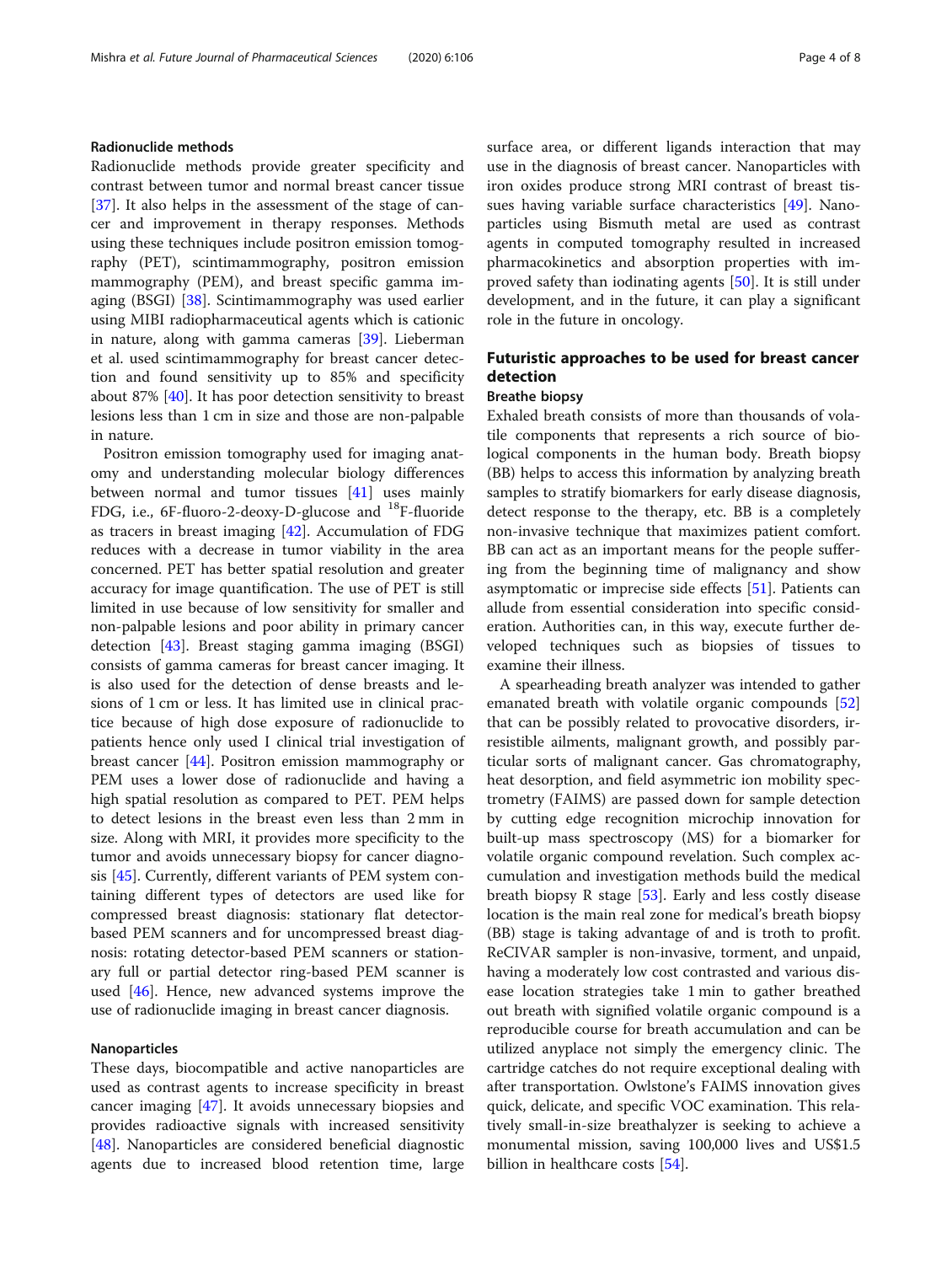#### Mammary ductoscopy

Mammary ductoscopy refers to a technique, which allows introduction of a micro endoscope into breast milk ducts facilitating inspection of the ductal epithelial lining and recovery of cells for analysis by lavage and biopsy. Mammary ductoscopy is a developing strategy enabling a forthright viewable approach to the ductal arrangement of bosom using the nipple hole cannula and investigation [[55](#page-7-0)]. Initial studies of MD evaluated women with pathologic spontaneous nipple discharge (PND), while more recent reports are also using MD to assess women without PND for the presence of breast cancer [[56\]](#page-7-0). It offers the upsides of exact localization of pathophysiology and intraoperative direction particularly for sores profound inside the ductal framework. The mammary pipe framework was effectively cannulated for the viability studies [[57](#page-7-0)]. Furthermore, tumors detection could be categorized as polypoid, superficial, and combined type. The polypoid type was most normal in instances of intraductal papilloma, and the superficial sort was most basic in instances of carcinoma [\[58](#page-7-0)]. Mammary ductoscopy is embedded through a cannula into the hole of intracystic tumors. Apparently, malignant tumors appeared to be as irregular and rough in shape and cause bleeding also whereas benign tumor does not cause any bleeding and have smooth surfaces. Additional sample evaluation using image or molecular analysis may improve the sensitivity and specificity of MD in breast cancer detection [[59\]](#page-7-0).

## X-ray diffraction of hair

X-ray diffraction of hair is a non-invasive method of diagnosing breast cancer which is reported with the use of synchrotron small-angle X-ray scattering of hair fibers. A correlation has been observed in women with breast cancer showing a change in X-ray diffraction in their hair, with a new ring superimposed on the normal diffraction pattern of α-keratin [\[60\]](#page-7-0). The use of X-beam diffraction on hairs of people with tumors in the breast has shown that an "extra segment" could hypothetically tie to the α-keratin strands shaping in the middle of the road fibers or to other auxiliary components, for example, the lipid bi-layers  $[61]$  $[61]$ . It is likewise possible that expulsion of any unessential material from the fiber would return its X-beam diffraction example to resemble that of a typical hair. This idea was tried during the present as a component of an inquiry for the hidden physiology [[62\]](#page-7-0). X-ray beam diffraction investigation needs a solitary hair fiber to be tenderly expelled from by the compartment utilizing sharp forceps and stacking it onto an authentic sample holder for holding 10 singular hair filaments [[63\]](#page-7-0). Such sample holders utilize small expansion springs to get a handle on fiber to find the filament in the fitting direction for the X-rays. Spring was used to unwind the clip to fiber. The hairs were set neighboring the finding pins then the spring was delicately discharged. A lot of consideration was taken with the stacking procedure that was not contorted during stacking or that it was not harmed by extending. When stacked, the hairs were inspected under a dismembering stereo magnifying lens. All things considered, the hair was inspected at a separation of 10 mm from the trim ends, likening to about a month of hair development. This technique has been observed sensitive for both early and metastatic breast cancer diagnosis [\[62](#page-7-0)].

#### HER2 testing

Human epidermal growth factor receptor 2 (HER2) is an oncogene, with huge homology to human epidermal growth factor receptor 1/human epidermal growth factor receptor3 (HER1/HER3) and human epidermal growth factor receptor 4 (HER4), which drives expansion, movement, and attack in breast cancer disease [\[64\]](#page-7-0). The HER2 quality is intensified in around 15–20% of breast malignancies [\[65](#page-7-0)] and quality intensification is firmly connected to over appearance of the HER2 protein  $[66]$  $[66]$ . From a clinical point of view, tumors with typical HER2 levels are alluded to as either "HER2-ordinary" or "HER2-negative" (lacking HER2 overexpression/intensification), while tumors with quality enhancement/overexpression are alluded to as "HER2-positive" [\[67](#page-7-0)]. The HER2-focused on operators' trastuzumab, lapatinib, pertuzumab, and trastuzumab emtansine [\[68](#page-7-0)] have altogether amended diagnostic results in patients with HER2-positive breast malignant growth in the metastatic & ancillary settings [\[69](#page-7-0)]. Various such testing methods are currently accessible—that is already affirmed by the USFDA [[70\]](#page-7-0). These tests are categorized into two parts: the IHC test means immunohistochemical tests and the FISH test means fluorescent in situ hybridization tests. These tests are completely mechanized, medium-term measures that physicians can decipher by using a splendid field magnifying instrument [[71](#page-7-0)]. Present FISH HER2 tests include numerous manual methods, everyone represents the danger of changeability, which improves the probability of an off base test outcome [\[72](#page-7-0)]. For instance, fluorophores are corrupted by presentation to light, so all arrangements having these chemicals must be dealt with in diminished light.

#### Magnetic resonance elastography

Magnetic resonance elastography is also known as MRE, which is a quickly rising and constructive system considering the location and portrayal of a wide scope of ailment forms [[73\]](#page-7-0). Magnetic resonance elastography (MRE) is a novel non-invasive technique to measure the spatial stiffness of soft tissues. Contrast-enhanced breast magnetic resonance imaging (MRI) is the most sensitive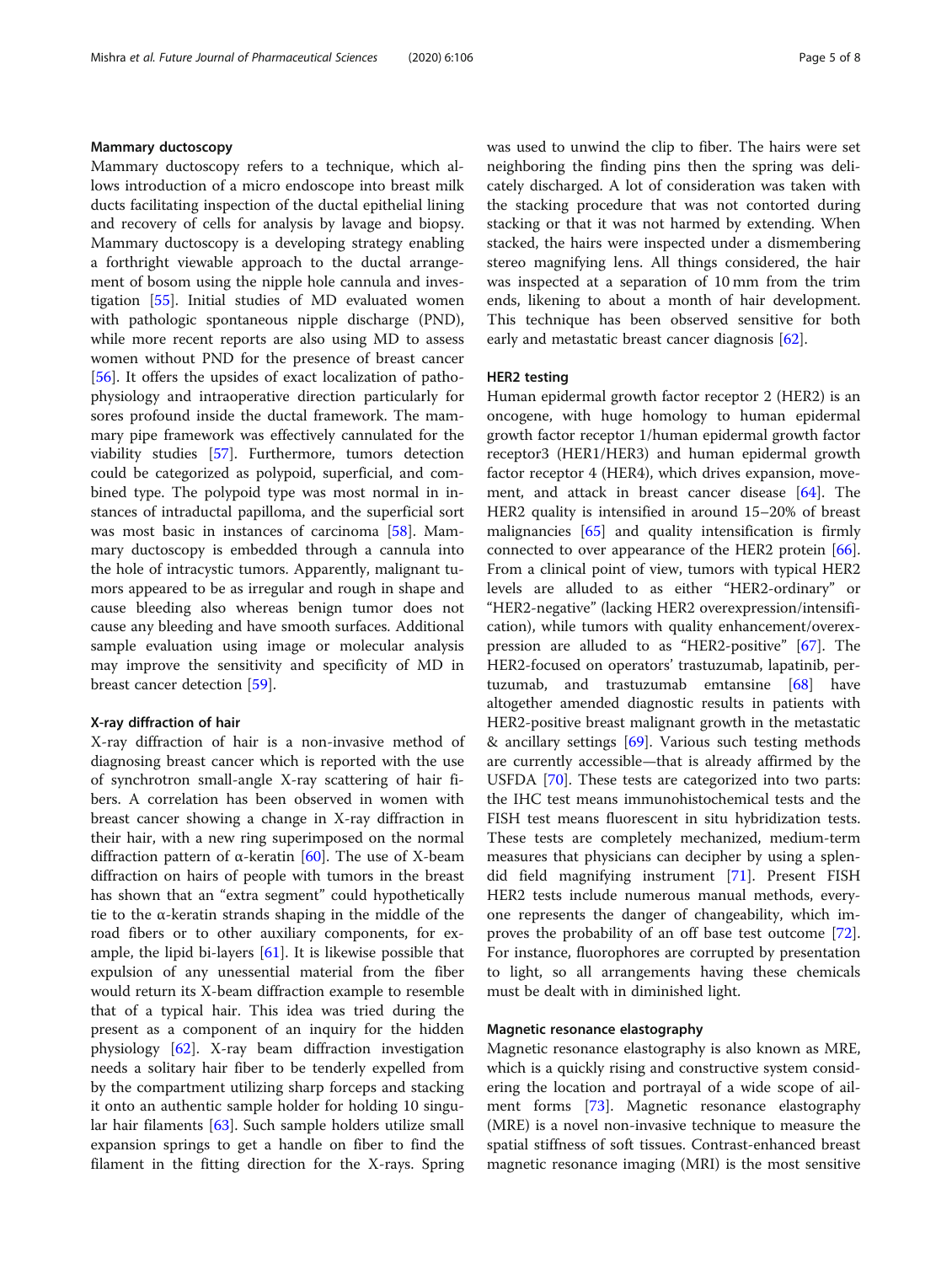<span id="page-5-0"></span>imaging modality for breast cancer detection and is indicated for screening women at high risk for breast cancer, evaluating extent of disease in patients with a known breast carcinoma, and monitoring therapy. By investigating the biological and mechanical properties or both tissues that differ broadly in physiologic and pathologic states MRE restores data that is past the capacities of traditional imaging procedures that depend only on etymological changes for recognizing illness [\[74](#page-7-0)]. In a time of expanding reception of multi-methodology procedures for assessing complex sickness forms [\[75](#page-7-0)], MRE might be joined to a magnetic resonance imaging assessment to give a quick, dependable, and complete imaging evaluation at a solitary patient arrangement [\[76](#page-7-0)]. Another use of MRE that is being examined with extraordinary intrigue is for the appraisal of breast malignant growth. It is generally rigid than kind-hearted sores and ordinary bosom tissue. Standard percussion is a suggested piece of screening technique for bosom malignancy and aides in the identification of such hard tissues [[77\]](#page-7-0). While breast MRE is highly sensitive for cancer detection, it has been historically limited in its use due to a lower specificity because of an overlap in appearances between benign and malignant lesions [\[78](#page-7-0)].

#### Optical imaging

Optical breast imaging is a novel imaging technique that uses near-infrared (NIR) light to assess the optical properties of tissues, and is expected to play an important role in breast cancer detection. Optical imaging is an assistant gadget to conventional imaging methods [[79](#page-7-0)], in light of the fact that the data picked up with the optical sign is uniquely not quite the same as that of the clinical imaging data [\[80](#page-7-0)]. Because of various logical prospects and innovative advancement in histological optics, optical imaging currently seems possible in a different stratum of explicitness and goals better than previous improvements [[81](#page-7-0)]. Deeper tissue penetration allows optical imaging to be implemented as an imaging technology for breast cancer detection, diagnosis, and/or prognosis. Optical imaging provides a functional imaging approach with decent spatial resolution and contrast. Optical imaging also requires less imaging time compared to MRI, and is also less expensive. At the point where fluorescent tests are energized by infrared radiation, breast imaging utilizing a fluorescent differentiation operator that may expand sore complexity and also conceivably recognize variations in bosom tissue histology [[82](#page-7-0)]. These tests can either ties explicitly to specific targets related to disease or can collect nonspecifically at the tumor area, for the most part by extravasations through defective vessels. In the future optical imaging agents could, potentially, be used as

"theranostics," combining the process of diagnosis and therapy [\[83](#page-7-0)].

#### Conclusion

One of the major issues in the treatment of breast cancer is the lack of timely detection of tumor which is due to poor diagnostic techniques that are being used currently that delay detection of this cancer as these methods are time consuming and cumbersome in nature. Incidence of breast cancer rates is found to be maximal in the 55-65 year age group and its survival rates are very less as soon as patients reach stage 3 of the disease. To combat these problems, modern techniques and recent advancements in diagnosis are a boon to mankind as they can provide early detection in lesser time and are also non-invasive in nature; thus, breast cancer can be treated at its earliest stage when compared to conventional methods. Therefore, it is necessary to use new techniques and concentrate on development in the diagnosis of the disease so that treatment of the disease can be made easier and in less possible time.

#### Abbreviations

CAD: Computer-aided detection; DM: Digital mammography; MRI: Magnetic resonance imaging; 3D: 3 Dimensional; 2D FDTD: 2 Dimensional finite difference time domain; PET: Positron emission tomography; BSGI: Breast staging gamma imaging; PEM: Positron emission mammography; BB: Breath biopsy; HER1: Human epidermal growth factor receptor 1; HER2: Human epidermal growth factor receptor 2; HER3: Human epidermal growth factor receptor 3; HER4: Human epidermal growth factor receptor 4

#### Acknowledgements

I would like to thank the Department of Pharmaceutics, DIPSAR (Delhi) for providing me the necessary sources.

#### Authors' contributions

All the authors contributed equally for the completion of the present manuscript under supervision of PKS. JM proposed Conception and design of the article, MT completed the drafting of the proposed article, analysis and revision of the manuscript done by BK, and PKS performed the final editing of the given manuscript. All the authors have read and approved the manuscript before submission.

#### Funding

NA

#### Availability of data and materials

All data and materials are available upon request.

#### Ethics approval and consent to participate NA

Consent for publication NA

#### Competing interests

The authors declare that they have no competing interests.

#### Received: 6 May 2020 Accepted: 15 September 2020 Published online: 27 October 2020

#### References

1. Na KY, Kim KS, Lee JE, Kim HJ, Yang JH, Ahn SH, Moon BI, Kim RM, Ko SM, Jung YS (2011) The 70-gene prognostic signature for Korean breast cancer patients. J Breast Canc 14:33–38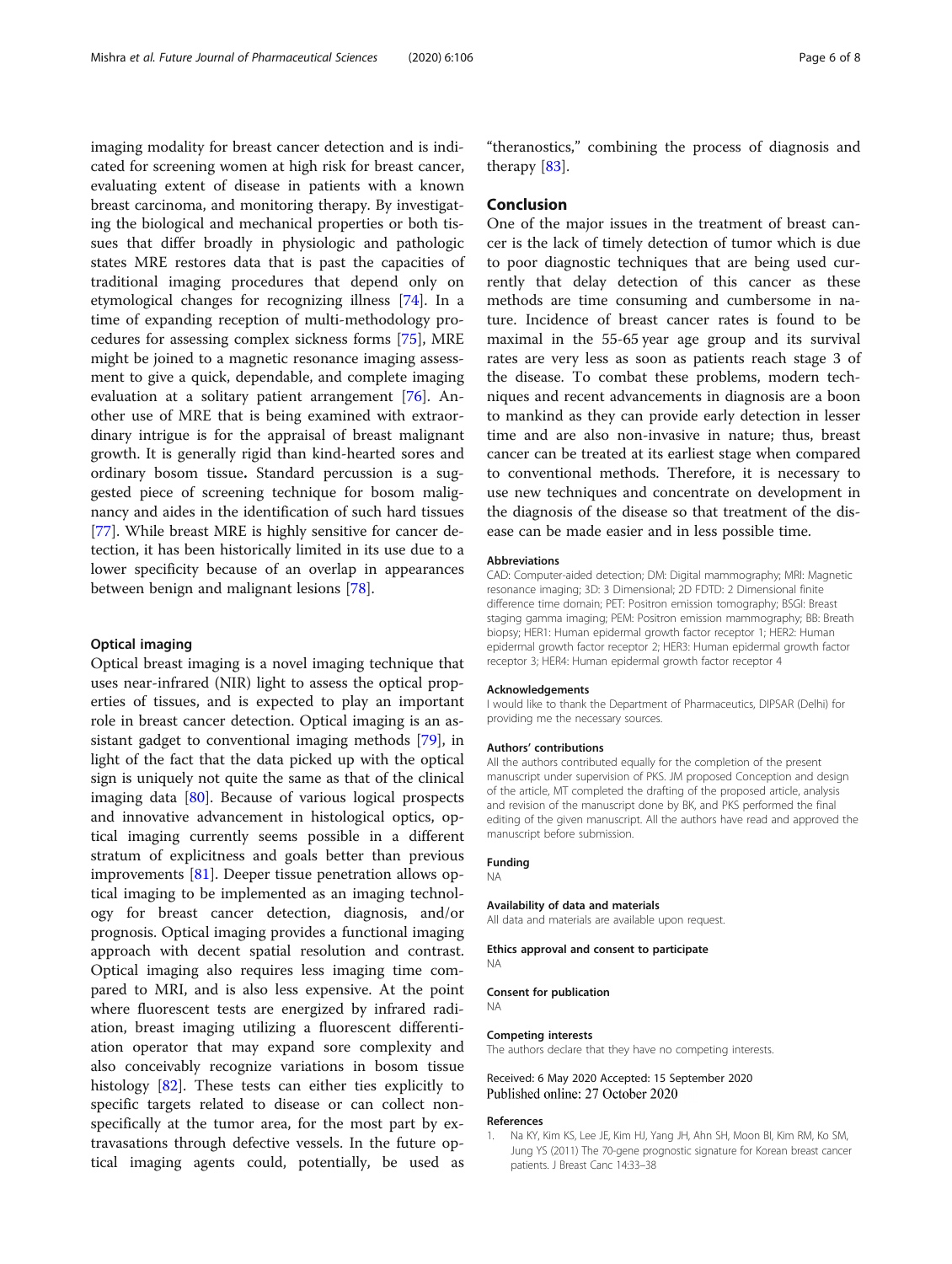- <span id="page-6-0"></span>2. Costa VRA, Biller G, Uemura G, Ruiz CA, Curado MP (2017) Breast cancer screening in developing countries. Clinics 72:244–253
- 3. Yamamoto D, Shoji T, Kawanishi H, Nakagawa H, Hajima H, Gondo H, Tanaka K (2001) A utility of ductography and fiberoptic ductoscopy for patients with nipple discharge. Breast Cancer Res Treat 70:103–108
- 4. Wang B, yanfang Y, Zhansheng J, Zhao J, Mao Y, Liu J, Zhang J (2019) Clinicopathological characteristics, diagnosis, and prognosis of pregnancyassociated breast cancer. Thorac Cancer 10(5): 1060–1068.
- 5. Akram M, Iqbal M, Daniyal M, Khan AU (2017) Awareness and current knowledge of breast cancer. Biol Res 50:33–33
- 6. King TA, Morrow M (2015) Surgical issues in patients with breast cancer receiving neoadjuvant chemotherapy. Nat Rev Clin Oncol12:335–343.
- 7. Singh V, Saunders C, Wylie L, Bourke A (2008) New diagnostic techniques for breast cancer detection. Futur oncol 4:501–513
- 8. Mambou SJ, Maresova P, Krejcar O, Selamat A, Kuca K (2018) Breast cancer detection using infrared thermal imaging and a deep learning model. Sensors 18:2799
- 9. Jalalian A, Mashohor S, Mahmud R, Karasfi B, Saripan MIB, Ramli ARB (2017) Foundation and methodologies in computer-aided diagnosis systems for breast cancer detection. In EXCLI J, pp 113-137.
- 10. Pauwels EKJ, Foray N, Bourguignon MH (2016) Breast cancer induced by Xray mammography screening? A review based on recent understanding of low-dose radiobiology. Med Princ Pract 25:101–109
- 11. Kim HS, Han BK, Choo KS, Jeon YH, Kim JH, Choe YH (2005) Screen-film mammography and soft-copy full-field digital mammography: comparison in the patients with microcalcifications. Korean J Radiol 6:214–220
- 12. Ganesan K, Acharya UR, Chua CK, Min LC, Abraham KT, Ng KH (2013) Computer-aided breast cancer detection using mammograms: a review. Biomed Eng 6:77–98
- 13. Dieckman F, freyer M, Dieckman S, Fallenberg Eva M, Fischer T, Ulrich B, Pollinger A (2009) Evaluation of contrast-enhanced digital mammography. Eur J Radiol 78(1):112–121.
- 14. Faridah Y (2008) Digital versus screen film mammography: a clinical comparison. Biomed Imaging Interv J 4:e31–e31
- 15. Nees AV (2008) Digital mammography: are there advantages in screening for breast cancer? Academ Radiol 15:401–407
- 16. Wang J, Kato F, Yamashita H, Baba M, Cui Y, Li R, Oyama-Manabe N, Shirato H (2017) Automatic estimation of volumetric breast density using artificial neural network-based calibration of full-field digital mammography: feasibility on Japanese women with and without breast cancer. J Digit Imaging 30:215–227
- 17. Choi BH, Lee EH, Jun JK, Kim KW, Park YM, Kim HW, Kim YM, Shin DR, Lim HS, Park JS, Kim HJ, Alliance for Breast Cancer Screening in K (2019) Effect of different types of mammography equipment on screening outcomes: a report by the alliance for breast cancer screening in Korea. Korean J Radiol 20: 1638-1645
- 18. Dromain C, Balleyguier C, Adler G, Garbay JR, Delaloge S (2009) Contrastenhanced digital mammography. Eur J Radiol 69:34–42
- 19. Singla D, Chaturvedi AK, Aggarwal A, Rao SA, Hazarika D, Mahawar V (2018) Comparing the diagnostic efficacy of full field digital mammography with digital breast tomosynthesis using BIRADS score in a tertiary cancer care hospital. Indian J Radiol Imaging 28:115–122
- 20. Ekpo EU, Alakhras M, Brennan P (2018) Errors in mammography cannot be solved through technology alone. Asian Pac J Cancer Prev 19:291–301
- 21. Shtern F (1992) Digital mammography and related technologies: a perspective from the National Cancer Institute. Radiol 183:629–630
- 22. Diekmann F, Bick U (2007) Tomosynthesis and contrast-enhanced digital mammography: recent advances in digital mammography. Eur Radiol 17: 3086–3092
- 23. Diekmann F, Diekmann S, Jeunehomme F, Muller S, Hamm B, Bick U (2005) Digital mammography using iodine-based contrast media: initial clinical experience with dynamic contrast medium enhancement. Investigat Radiol 40:397–404
- 24. Salem DS, Kamal RM, Mansour SM, Salah LA, Wessam R (2013) Breast imaging in the young: the role of magnetic resonance imaging in breast cancer screening, diagnosis and follow-up. J Thorac Dis 1:S9–S18
- 25. Mall S, Lewis S, Brennan P, Noakes J, Mello-Thoms C (2017) The role of digital breast tomosynthesis in the breast assessment clinic: a review. J Med Radiat Sci 64:203–211
- 26. Fischer U, Kopka L, Grabbe E (1999) Breast carcinoma: effect of preoperative contrast-enhanced MR imaging on the therapeutic approach. Radiol 213:881–888
- 27. Grant DG (1972) Tomosynthesis: a three-dimensional radiographic imaging technique. Biomed Eng 19:20–28
- 28. Patel T, Peppard H, Williams MB (2016) Effects on image quality of a 2D antiscatter grid in X-ray digital breast tomosynthesis: initial experience using the dual modality (X-ray and molecular) breast tomosynthesis scanner. Med Phys 43:1720
- 29. Diekmann F, Diekmann S, Berzeg S, Bick U, Fischer T, Hamm B (2003) Dose reduction through gridless technique in digital full-field mammography. Rofo 175:769–774
- 30. Kopans DB (2014) Digital breast tomosynthesis from concept to clinical care. AJR 202:299–308
- 31. Mabrouk MS, Afify HM, Marzouk SY (2019) Fully automated computer-aided diagnosis system for micro calcifications cancer based on improved mammographic image techniques. Ain Shams Eng J 10:517–527
- 32. Jalalian A, Mashohor S, Mahmud R, Karasfi B, Saripan MIB, Ramli ARB (2017) Foundation and methodologies in computer-aided diagnosis systems for breast cancer detection. In Excli J 113-137.
- 33. Tang J, Rangayyan RM, Xu J, El Naqa I, Yang Y (2009) Computer-aided detection and diagnosis of breast cancer with mammography: recent advances. Eng Med Biol Soc 13:236–251
- 34. Hagness SC, Taflove A, Bridges JE (1998) Two-dimensional FDTD analysis of a pulsed microwave confocal system for breast cancer detection: fixedfocus and antenna-array sensors. Biomed Eng 45:1470–1479
- 35. Fear E, Stuchly M (2000) Microwave detection of breast cancer. Microwave Theory and Techniques 48:1854–1863
- 36. Xiao X, Kikkawa T (2008) Influence of the organism interface on the breast cancer detection by UWB. Appl Surf Sci 255
- 37. Surti S (2013) Radionuclide methods and instrumentation for breast cancer detection and diagnosis. Semin Nucl Med 43:271–280
- 38. Narayanan D, Berg WA (2018) Dedicated breast gamma camera imaging and breast PET: current status and future directions. PET Clin 13:363–381
- 39. Khalkhali I, Mena I, Diggles L (1994) Review of imaging techniques for the diagnosis of breast cancer: a new role of prone scintimammography using technetium-99 m sestamibi. Eur J Nucl Med 21:357–362
- 40. Das BK, Biswal BM, Bhavaraju M (2006) Role of scintimammography in the diagnosis of breast cancer. Malays J Med Sci 13:52–57
- 41. Shukla AK, Kumar U (2006) Positron emission tomography: an overview. J Med Phys 31:13–21
- 42. Alauddin MM (2012) Positron emission tomography (PET) imaging with (18)F-based radiotracers. Am J Nucl Med Mol Imaging 2:55–76
- 43. Specht JM, Mankoff DA (2012) Advances in molecular imaging for breast cancer detection and characterization. Breast Cancer Res 14:206–206
- 44. Iakovou I, Giannoula E, Gkantaifi A, Levva S, Frangos S (2018) Positron emission tomography in breast cancer: 18F-FDG and other radiopharmaceuticals. Eur J Hyb Imaging 2:20
- 45. Glass SB, Shah ZA (2013) Clinical utility of positron emission mammography. Bayl Univ Med Cent 26:314–319
- 46. Raylman RR, Majewski S, Smith MF, Proffitt J, Hammond W, Srinivasan A, McKisson J, Popov V, Weisenberger A, Judy CO, Kross B, Ramasubramanian S, Banta LE, Kinahan PE, Champley K (2008) The positron emission mammography/tomography breast imaging and biopsy system (PEM/PET): design, construction and phantom-based measurements. Phy Med bio 53: 637–653
- 47. Nune SK, Gunda P, Thallapally PK, Lin Y-Y, Forrest ML, Berkland CJ (2009) Nanoparticles for biomedical imaging. Expert Opin Drug Deliv 6:1175–1194
- 48. Naseri N, Ajorlou E, Asghari F, Pilehvar-Soltanahmadi Y (2018) An update on nanoparticle-based contrast agents in medical imaging. Artificial Cells Nanomed Biotechnol 46:1111–1121
- 49. Dulińska-Litewka J, Łazarczyk A, Hałubiec P, Szafrański O, Karnas K, Karewicz A (2019) Superparamagnetic iron oxide nanoparticles-current and prospective medical applications. Materials 12:617
- 50. Cormode DP, Naha PC, Fayad ZA (2014) Nanoparticle contrast agents for computed tomography: a focus on micelles. Contrast Media Mol Imaging 9: 37–52
- 51. Vander SM, Pinheiro H, Gaude E (2018) Breath biopsy for early detection and precision medicine in cancer. E Cancer Med Sci 12:84
- 52. Gaude E, Nakhleh MK, Patassini S, Boschmans J, Allsworth M, Boyle B, van der Schee MP (2019) Targeted breath analysis: exogenous volatile organic compounds (EVOC) as metabolic pathway-specific probes. J Breath Res 13: 032001